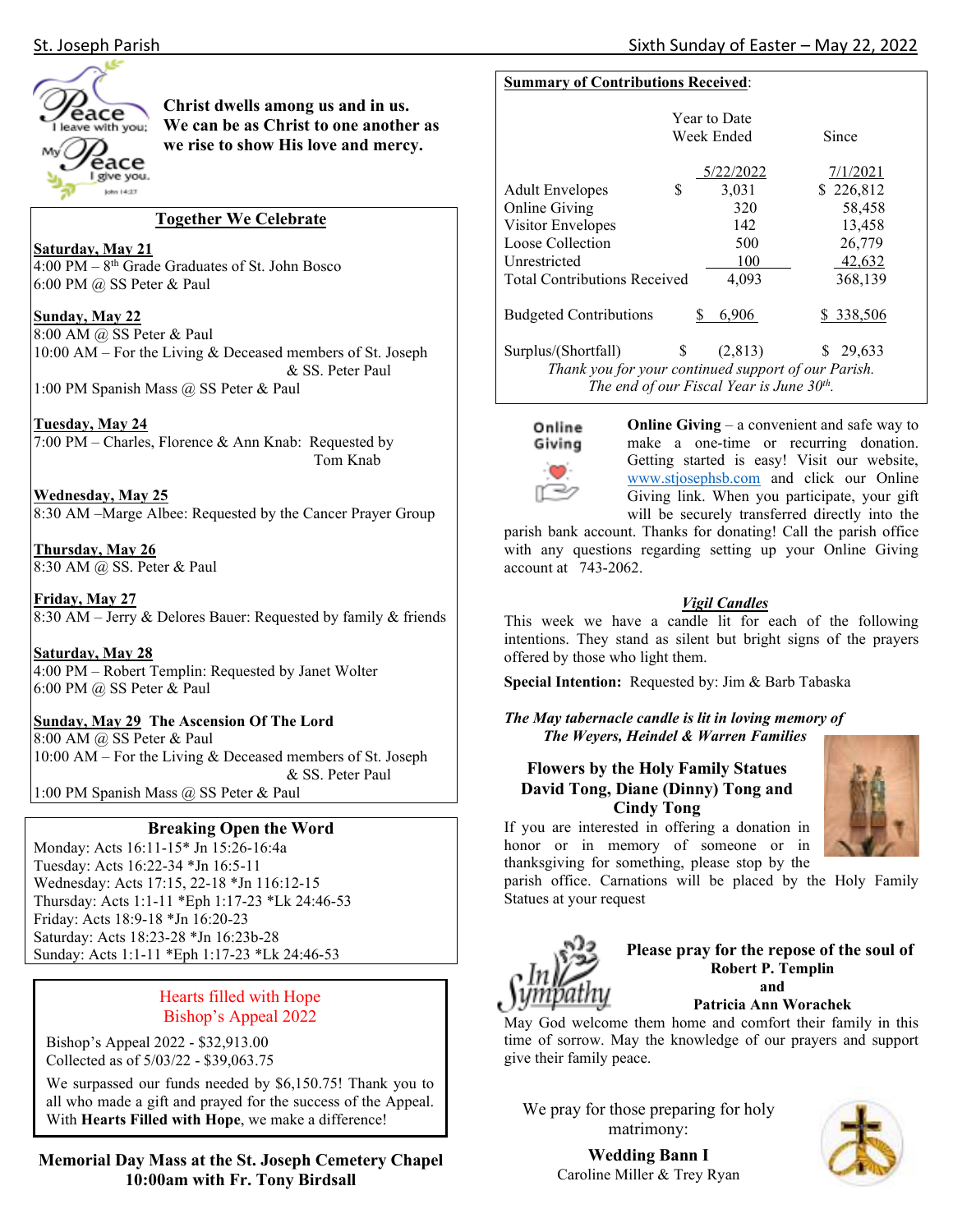

**May 22 – May 29 Sunday:** Mass – 10:00 am Sunday Social following Mass **Monday:** Book Discussion: Faith Formation Center **Tuesday:** Bible Study – 10:00 am Faith Formation Center Mass – 7:00 pm **Wednesday:** Mass – 8:30 am Mary Gilson Prayer Group following Mass **Friday:** Mass – 8:30am **Saturday**: Mass – 4:00pm

#### **Sponsor Spotlight!**

Bulletin sponsorships are essential to our parish's communication efforts. We are so incredibly grateful for the generosity of all our bulletin sponsors. Please take the bulletin home and use the services provided by our sponsors. Tell them "Thank You" when visiting their business or when you see them in Church.

> This week we spotlight: **Brad Tanck Plumbing, LLC** Thank you for supporting our parish.



**Knights of Columbus Council 2478** of Sturgeon Bay has selected **Joe Hurley Family** to receive its Family of the Month award. Each month the council selects a family from one of the four

parishes: Corpus Christi, St Joseph, Saints Peter and Paul and Holy Name of Mary. It is not required that a KC member be part of the nominated family. Anyone wishing to suggest a family for nomination may contact a member of KC council 2478. Congratulations and God bless the **Joe Hurley Family**!

NMCOMP

**Sturgeon Bay Community Blood Drive**  St. Peters Evangelical Lutheran Church 108 W. Maple St. Sturgeon Bay

Monday, June  $6<sup>th</sup> 12:00$ pm-6:00pm Tuesday, June  $7<sup>th</sup>$  9:00am – 3:00pm

Appointments preferred 1-800-RED CROSS RedCrossBlood.org Join Camp Do Good Donate Blood. Help Save Lives.



#### **Please Note!!**

The parish office will be closed on Wednesday, May 25th from **10:30am-12:00pm** for a Joint Parish Staff meeting. **St. Joseph, pray for us. St. Supering St. St. Joseph, pray for us.** 



**Society of St. Vincent de Paul St. Joseph Conference 526 Louisiana St. Sturgeon Bay, Wi. 54235 svdpstjosephconference@gmail.com 1-715-212-1190**

#### **Sixth Sunday of Easter**

Jesus said to His disciples, "Whoever loves me will keep my word and my Father will love them."

Numerous times in the Bible Jesus speaks of the poor and as Vincentians we live out our faith and show our love by our service to those most in need. It is truly a mission of action. We can act quickly, even immediately in some situations, without undue restrictions or "red tape." We serve the poor regardless of creed, ethnic or social background, health, gender, or political opinion. We offer any form of help that alleviates suffering or depression and promotes human dignity.

Our new Conference, the local grouping of St. Vincent de Paul, formed at St. Joseph Parish in October of 2021. Out of the 24 Conferences in the Green Bay Diocese we have proved to be one of the busiest.

We saw the poor and came together in spirituality, friendship, and service to those most in need, following the words of our patron, St. Vincent de Paul, *"if you want to find God-go to the poor."* 

We are not another social service agency but rather a Catholic lay organization open to helping anyone in need. We do personal home visits on all our requests for assistance and consider those we work with as "friends in need", never as clients.

We need your help. To maintain our mission of charity, we rely on the prayers and generosity of others.

Saint James tells us about faith in God and works of charity. *"If a brother or sister has nothing to wear and has no food for the day, and one of you says to them, go in peace, keep warm and eat well, but you do not give them the necessities of the body, what good is it? So also, faith itself if it does not have works, is dead."* 

Please keep us in your thoughts and prayers and if anyone has any questions regarding our work here, please feel free to contact me.

God Bless, Denis McCarthy St. Joseph Conference President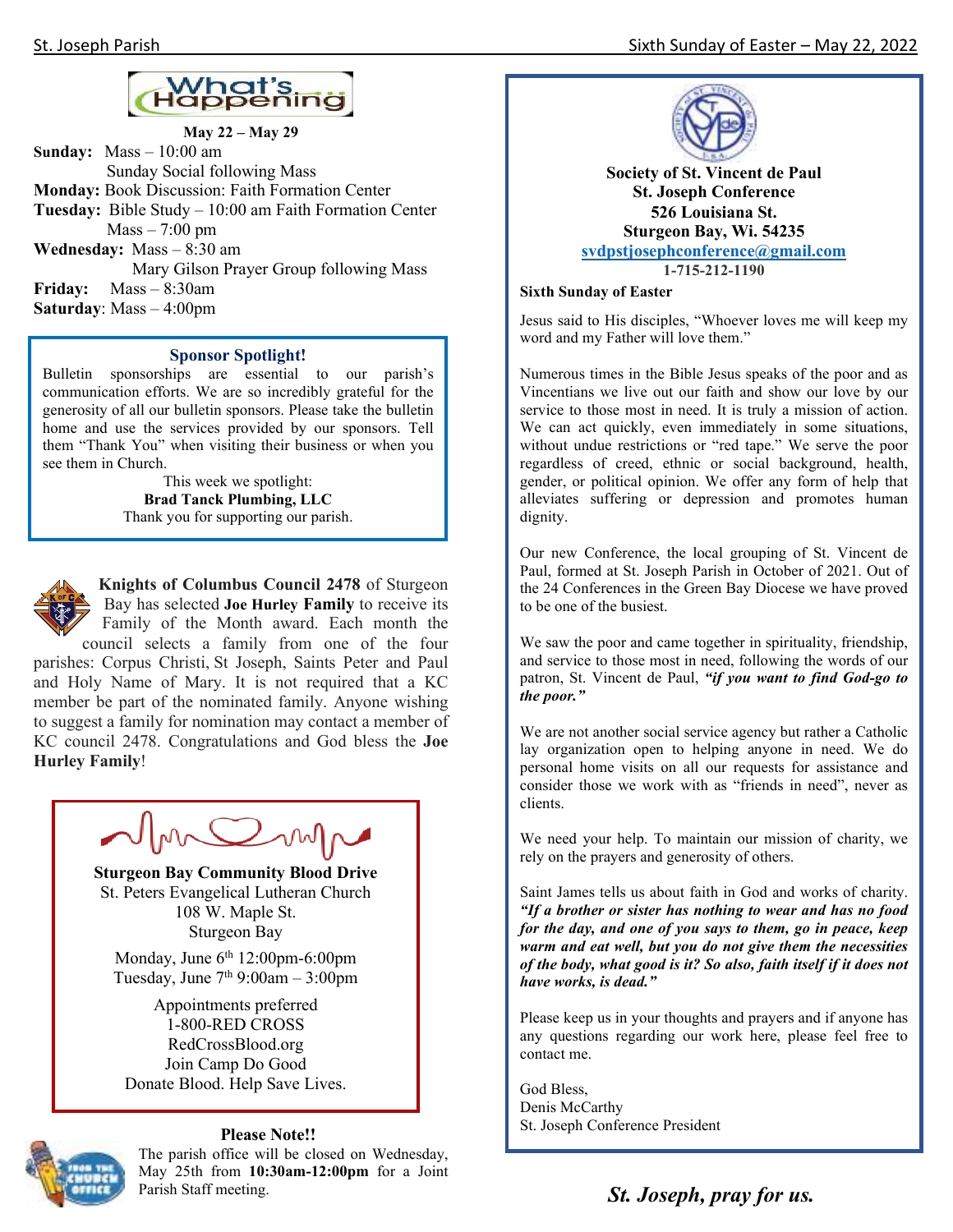# **Edge and Life Teen** Middle and High School Religious Education and Youth Ministry

We are praying for our teenagers as they are wrapping up the school year! Here is a prayer for our young people:

# Lord God,

Thank you for this opportunity to learn new skills and stretch my understanding. Thank you for quiding me through this time of study into the final exams. I lay before you all the hopes and fears I have about the outcome. May you place a peace within me now as I rest and await the results. Thank you that I am safely held in your love. Thank you that whatever happens in the future I will live in your goodness and walk with you always. - Author Unknown

May is mental health awareness month and we want to make sure our youth and parents know there is help for those struggling.

- Approximately 20% of adolescents have a diagnosable mental health disorder.  $\bullet$
- Many mental health disorders first present during adolescence.  $\bullet$
- Between 20% and 30% of adolescents have one major depressive episode before they reach adulthood.
- Suicide is the third leading cause of death in adolescents and young adults.

# YOU ARE NOT ALONE AND HELP IS AVAILABLE.

Call 211. This free, confidential information and crisis link you to the right community resources.

If you or someone you know is at risk of suicide: Door County Crisis Hotline: 920-746-2588 Or 911 if it is an emergency

Text "HELLO" to 741741

The Crisis Text hotline is available 24 hours a day, seven days a week throughout the U.S. The Crisis Text Line serves anyone, in any type of crisis, connecting them with a crisis counselor who can provide support and information.

# Parents of the class of 2023: if you missed the parent meeting on April 20<sup>th</sup>, please contact Sarah ASAP. Preparation officially begins on June 1st.